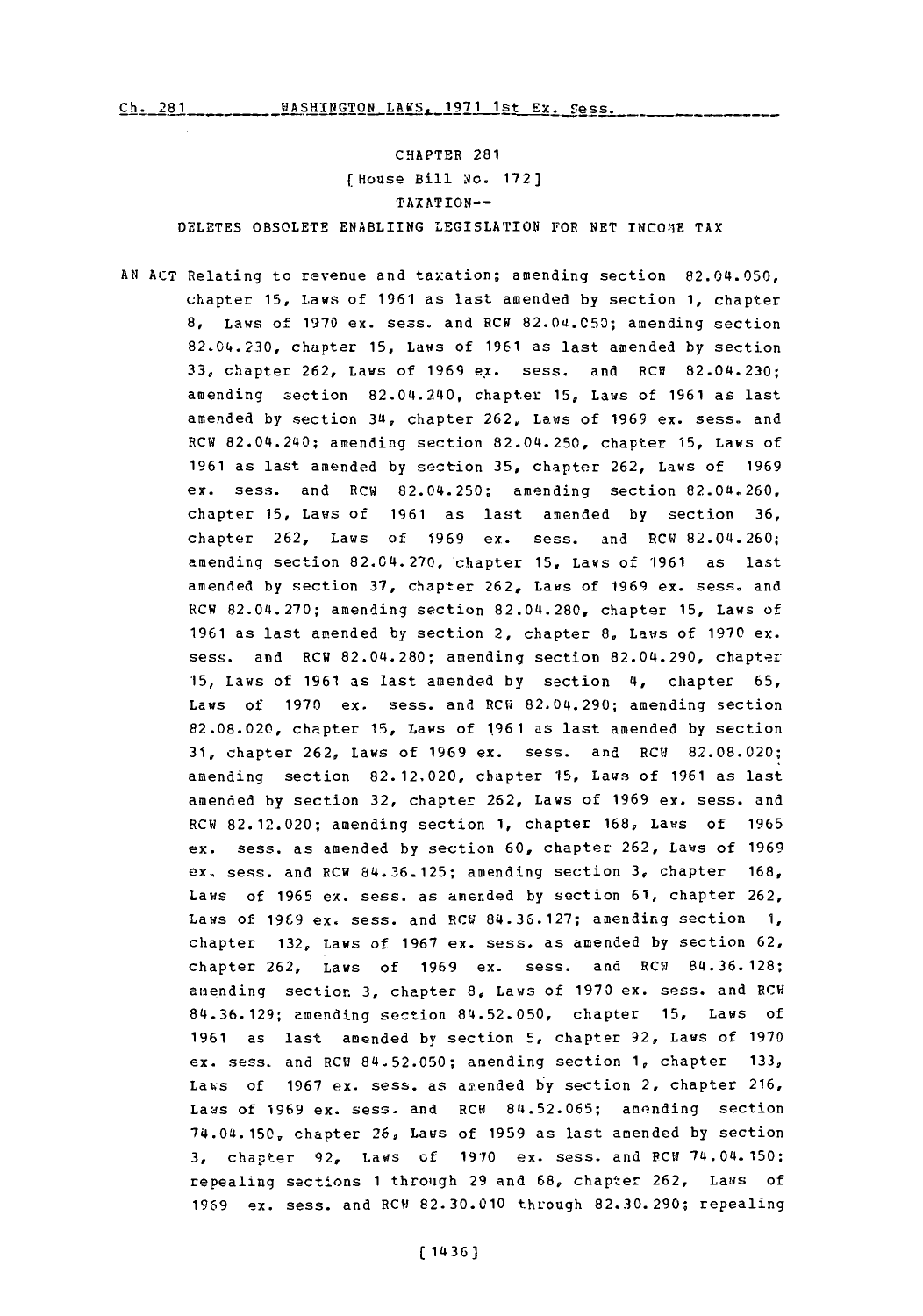section 40, chapter **262,** Laws of **1969** ex. sess. and RCW 82.04.437: repealing section 41, chapter **262,** Laws of **1969** ex. sess. and RCW 82.04.292; repealing sections 42 through **59,** chapter **262,** Laws of **1969** ex. sess. and RCW **82.31.010** through **82.31.170;** repealing section **67,** chapter **262,** Laws of **1969** ex. sess.; and declaring an emergency.

BE IT **ENACTED** BY THE LEGISLATURE OF THE **STATE OF** WASHINGTON:

Section **1.** Section 82.04.050, chapter **15,** Laws of **1961** as last amended by section 1, chapter 8, Laws of 1970 ex. sess. and RCW 82.04.050 are each amended to read as follows:

"Sale at retail" or "retail sale" means every sale of tangible personal property (including articles produced, fabricated, or imprinted) to all persons irrespective of the nature of their business and including, among others, without limiting the scope hereof, persons who install, repair, clean, alter, improve, construct, or decorate real or personal property of or for consumers other than a sale to a person who (a) purchases for the purpose of resale as tangible personal property in the regular course of business without intervening use **by** such person, or **(b)** installs, repairs, cleans, alters, imprints, improves, constructs, or decorates real or personal property of or for consumers, if such tangible personal property becomes an ingredient or component of such real or personal property without intervening use **by** such person, or (c) purchases for the purpose of consuming the property purchased in producing for sale a new article of tangible personal property or substance, of which such property becomes an ingredient or component or is a chemical used in processing, when the primary purpose of such chemical is to create a chemical reaction directly through contact with an ingredient of a new article being produced for sale. The term shall include every sale **of** tangible personal property which is used or consumed or to be used or consumed in the performance of any activity classified as a "sale at retail" or "retail sale" even though such property is resold or utilized as provided in (a) , **(b),** or (c) above following such use. The term also means every sale of tangible personal property to persons engaged in any business which is taxable under RCW 82.04.280, subsection (2), and 82.04.290.

The term "sale at retail" or "retail sale" shall include the sale of or charge made for tangible personal property consumed and/or for labor and services rendered in respect to the following: (a) The installing, repairing, cleaning, altering, imprinting, or improving of tangible personal property of or for consumers, including charges made for the mere use of facilities in respect thereto, but excluding charges made for the use of coin operated laundry facilities when such facilities are situated in an apartment house, hotel, motel, rooming house, trailer camp or tourist camp for the exclusive use of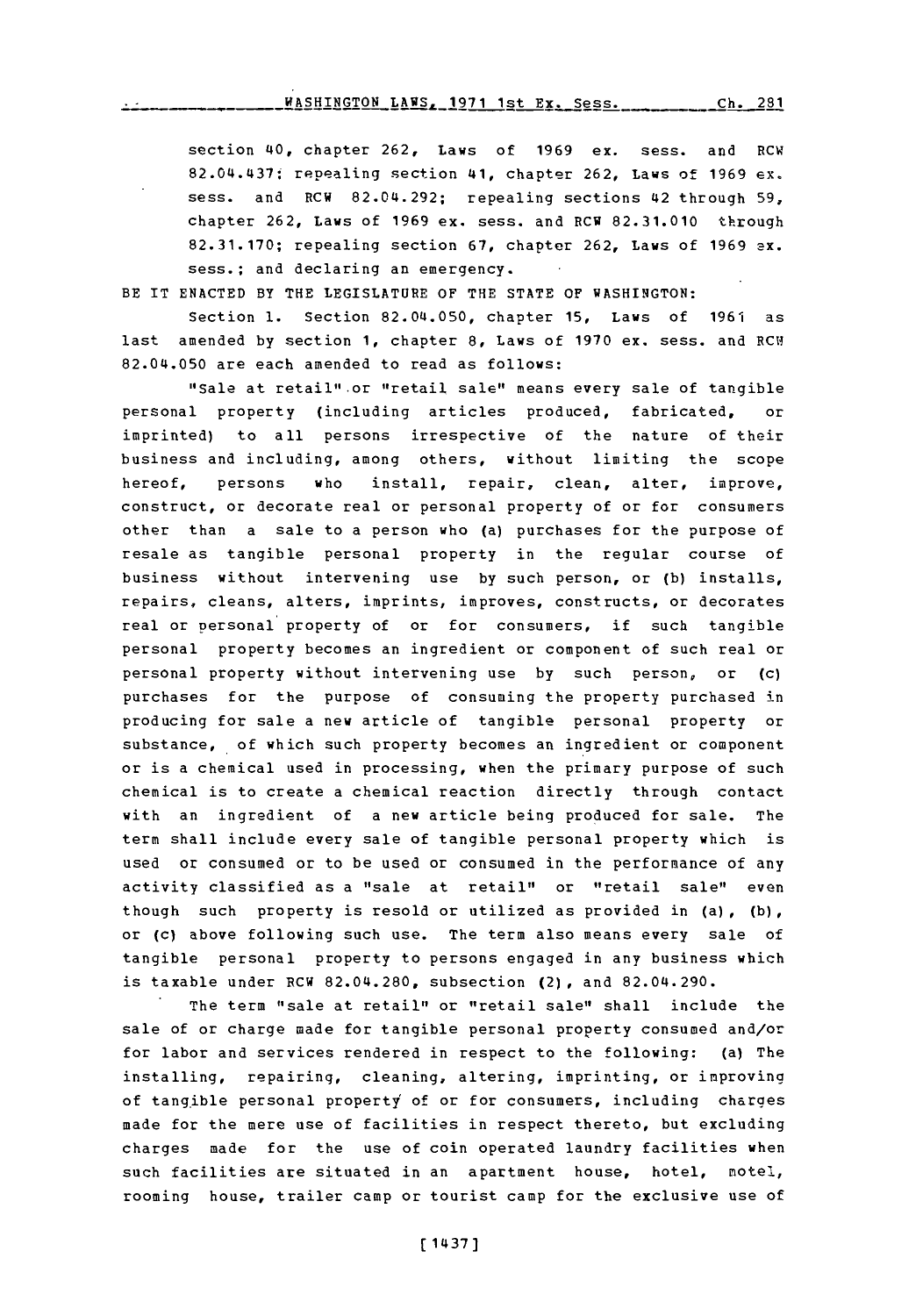## $\frac{Ch.281}{D}$  **WASHINGTON LAWS, 1971 1st Ex. Sess.**

the tenants thereof, and excluding services rendered in respect to live animals, birds and insects; **(b)** the constructing, repairing, decorating, or improving of new or existing buildings or other structures under, upon, or above real property of or for consumers, including the installing or attaching of any article of tangible personal property therein or thereto, whether or not such personal property becomes a part of the realty **by** virtue of installation, and shall also include the sale of services or charges made for the clearing of land and the moving of earth excepting the mere leveling of land used in commercial farming or agriculture; (c) the sale of or charge made for labor and services rendered in respect to the cleaning, fumigating, razing or moving of existing buildings or structures, but shall not include the charge made for janitorial services; **(d)** the sale of or charge made for labor and services rendered in respect to automobile towing and similar automotive transportation services, but not in respect to those required to report and pay taxes under chapter **82.16;** (e) the sale of and charge made for the furnishing of lodging and all other services **by** a hotel, rooming house, tourist court, motel, trailer camp, and the granting of any similar license to use real property, as distinguished from the renting or leasing of real property, and it shall be presumed that the occupancy of real property for a continuous period of one month or more constitutes a rental or lease of real property and not a mere license to use or enjoy the same; **(f)** the sale of or charge made for tangible personal property, labor and services to persons taxable under (a), (b), (c), (d), and (e) above when such sales or charges are for property, labor and services which are used or consumed in whole or in part **by** such persons in the performance of any activity defined as a "sale at retail" or "retail sale" even though such property, labor and services may be resold after such use or consumption. Nothing. contained in this paragraph shall be construed to modify the first paragraph of this section and nothing contained in the first paragraph of this section shall be construed to modify this paragraph.

The term "sale at retail" or "retail sale" shall include the sale of or charge made for personal business or professional services, including amounts designated as interest, rents, fees, admission, and other service emoluments however designated, received **by** persons engaging in the following business activities: (a) amnusement and recreation businesses including but not limited to golf, pool, billiards, skating, bowling, ski lifts and tows and others; (b) abstract, title insurance and escrow businesses; (c) credit bureau businesses; **(d)** automobile parking and storage garage businesses.

The term shall also include the renting or leasing of tangible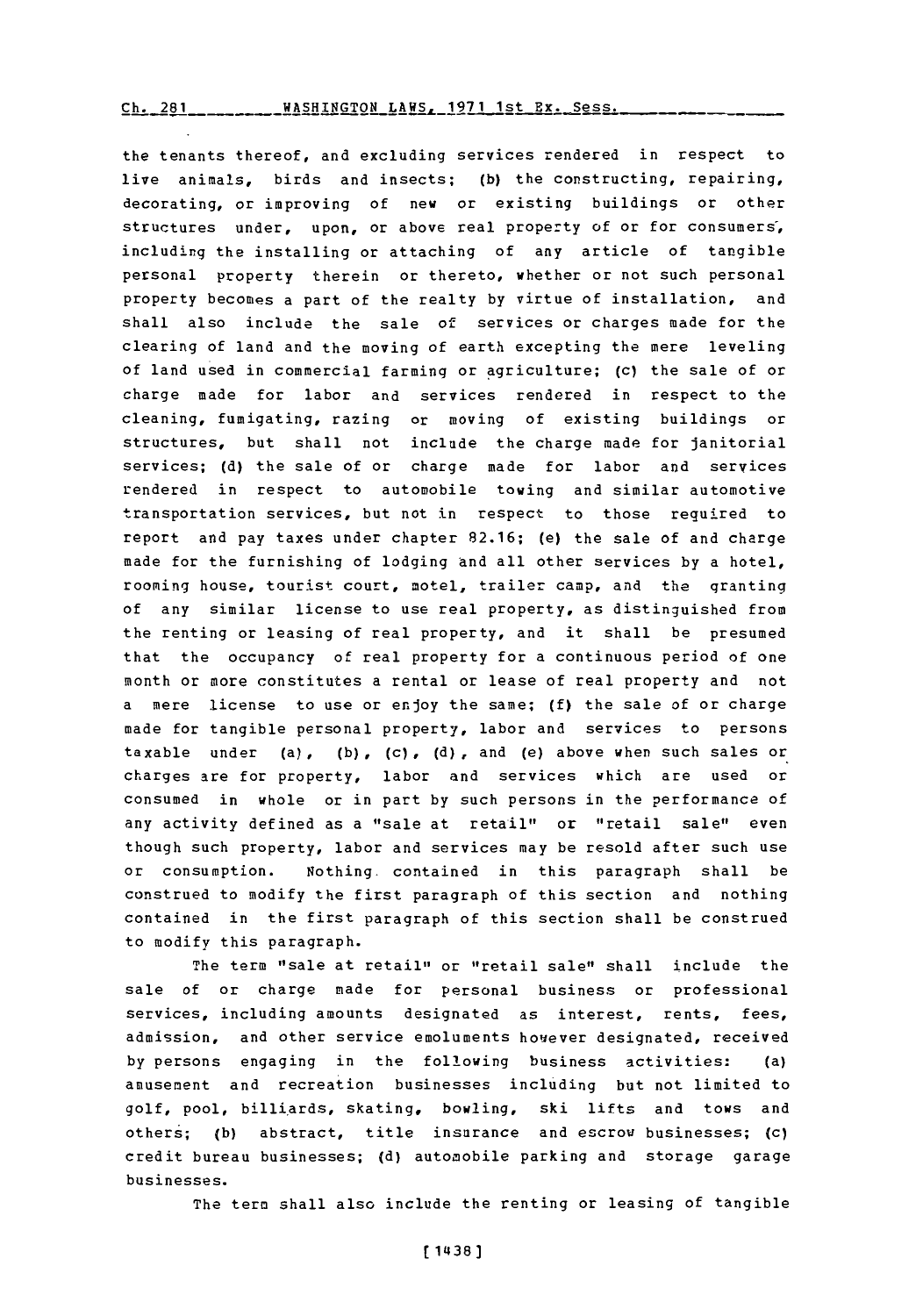personal property to consumers.

The term shall not include the sale of or charge made for labor and services rendered in respect to the building, repairing, or improving of any publicly owned street, place, road, highway, easement, right of way, mass public transportation terminal or parking facility, bridge, tunnel, or trestle which is used or to be used primarily for foot or vehicular traffic including publicly owned mass transportation vehicles of any kind, nor shall it include sales of feed, seed, fertilizer, and spray materials to persons for the purpose of producing for sale any agricultural product whatsoever, including milk, eggs, wool, fur, meat, honey, or other substances obtained from animals, birds, or insects but only when such production and subsequent sale are exempt from tax under RCW **82.04.330,** nor shall it include sales of chemical sprays or washes to persons for the purpose of post-harvest treatment of fruit for the prevention of scald, fungus, mold, or decay.

((Vpen **and** after the effective date of the provisions **of** chapter 2627 Laws of 4969 exx sess<sub>77</sub> as now or hereafter amended<sub>7</sub> which impose a tax upon net income<sub>7</sub> the term shall not include the sale of drugs or medicines either required by law to be dispensed or actually dispensed in accordance with the prescription of a licensed practitioner **of** onte **of** the healing arts aiitherited **by law** to prescribe such drugs er medicinesr))

Sec. 2. Section 82.04.230, chapter **15,** Laws of **1961** as last amended **by** section **33,** chapter **262,** Laws of **1969** ex. sess. and RCW 82.04.230 are each amended to read as follows:

Upon every person engaging within this state in business as an extractor; as to such persons the amount of the tax with respect to such business shall be equal to the value of the products, including byproducts, extracted for sale or for commercial or industrial use, multiplied by the rate of forty-four one-hundredths of one percent **((t** PRVBB That **upen and** after the effective date of the provisions of this amendatory act which impose a tax upon net incomer the amount of tax with respect to such business shall be equal to the value of the products; including byproducts; extracted for sale or for commercial or industrial use multiplied by the rate of twenty-two one-hundredths of one percent));

The measure of the tax is the value of the products, including byproducts, so extracted, regardless of the place of sale or the fact that deliveries may be made to points outside the state.

Sec. **3.** Section 82.04.240, chapter **15,** Laws of **1961** as last amended **by** section 34, chapter **262,** Laws of **1969** ex. sess. and RCW. 82.04.240 are each amended to read as follows:

Upon every person except persons. taxable under subsections (2), **(3) ,** (4) **, (5), (6) ,** or **(8)** of RCW 82.04. 260 engaging within this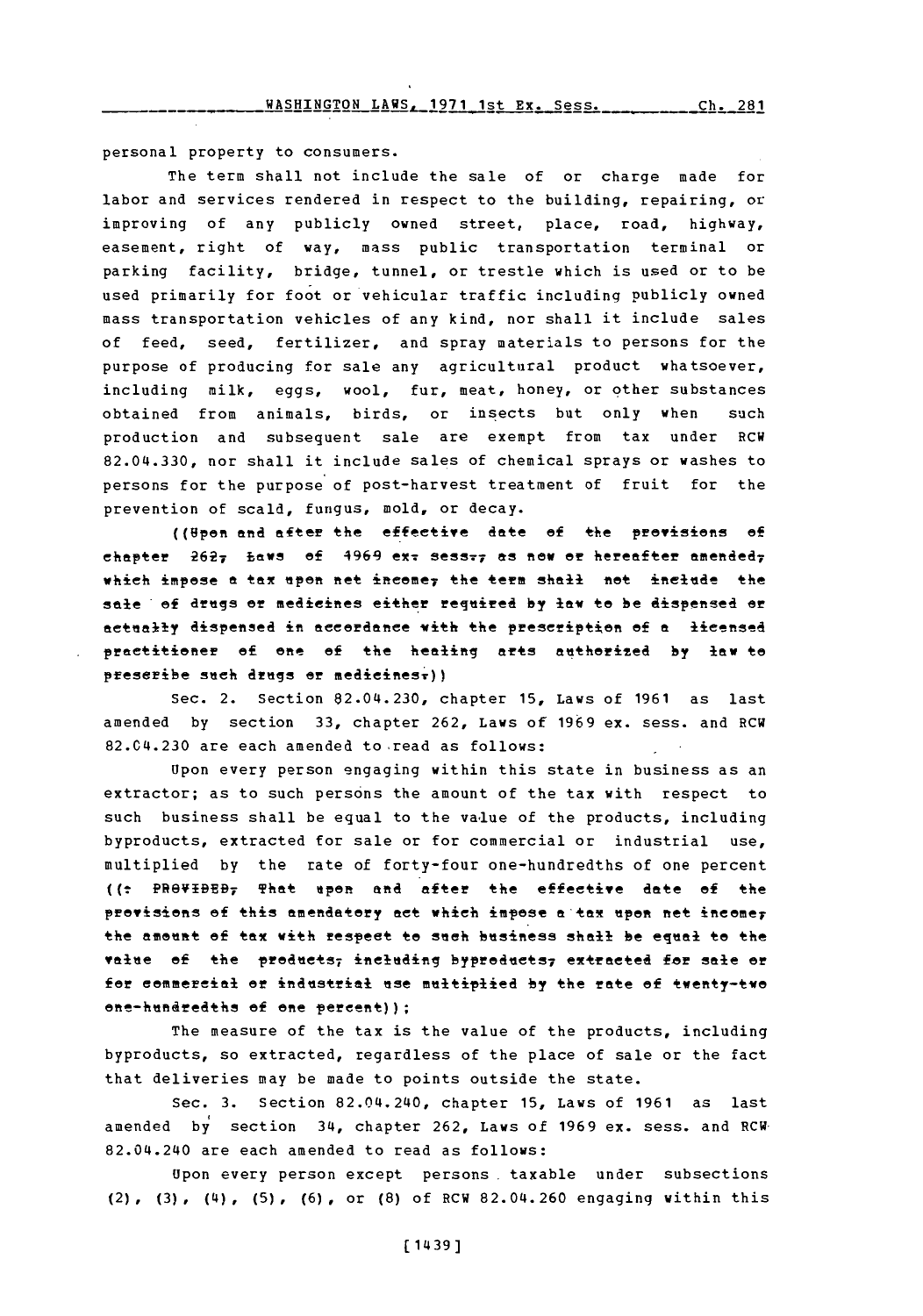Ch. 291 **RASHINGTON LAWS, 1971 1st Ex. Sess.** 

state in business as a manufacturer; as to such persons the amount of the tax with respect to such business shall be equal to the value of the products, including byproducts, manufactured, multiplied **by** the rate of forty-four one-hundredths of one percent ((: PROVIBEB7 That spen and after the effeetive date **of** the provisiens **of** this amendatery act which impose a tax upon net income, the amount of tax with respeet to such business shall be equal to the value **of** the products<sub>7</sub> including byproducts; manufactured; multiplied by the rate of twenty-tve ene-hundreaths **of** one percent)).

The measure of the tax is the value of the products, including byproducts, so manufactured regardless of the place of sale or the fact that deliveries may be made to points outside the state.

Sec. 4. Section 82.04.250, chapter **15,** Laws of **1961** as last amended **by** section **35,** chapter **262,** Laws of **1969** ex. sess. and RCW 82.04.250 are each amended to read as follows:

Upon every person engaging within this state in the business of making sales at retail, as to such persons, the amount of tax with respect to such business shall be equal to the gross proceeds of sales **of** the business, multiplied **by** the rate of forty-four one-hundredths of one percent ((: PROVIBEB<sub>7</sub> That upon and after the effeetive date af the provisiens of this amendatery net which impose **<sup>a</sup>tax** apsn set ineemei the amount ef tax vith respect te **seeh** business shall be equal **to** the gress proceeds **of** sales of the businessy sltiplied **by** the rate of twenty-twe ene-hundredths of one percent)).

Sec. **5.** Section 82.04.260, chapter **15,** Laws of **1961** as last amended **by** section **36,** chapter **262,** Laws of **1969** ex. sess. and RCW 82.04.260 are each amended to read as follows:

**(1)** Upon every person engaging within this state in the business of buying wheat, oats, dry peas, corn, ((rye)) and barley, but not including any manufactured or processed products thereof, and selling the same at wholesale; the tax imposed shall be equal to the gross proceeds derived from such sales multiplied **by** the rate of one one-hundredth of one percent ((+ PROVIBEB, That upon and after the effective date of the provisions **of** this amendatory net which impese a tax upon net income, the tax imposed shall be equal to the gress preeeds derived **from** sales multiplied **by** the rate **of** one twe-hundreaths **of** ene percent)).

(2) Upon every person engaging within this state in the business of manufacturing wheat into flour; as to such persons the amount of tax with respect to such business shall be equal to the value of the flour manufactured, multiplied **by** the rate of one-eighth of one percent ((\* PROVIBEB<sub>7</sub> That upon and after the effective date of the previsiens **of** this amendatory net which impose **a** taw upon net ineome7 the ement of tax vith respect to such business shell be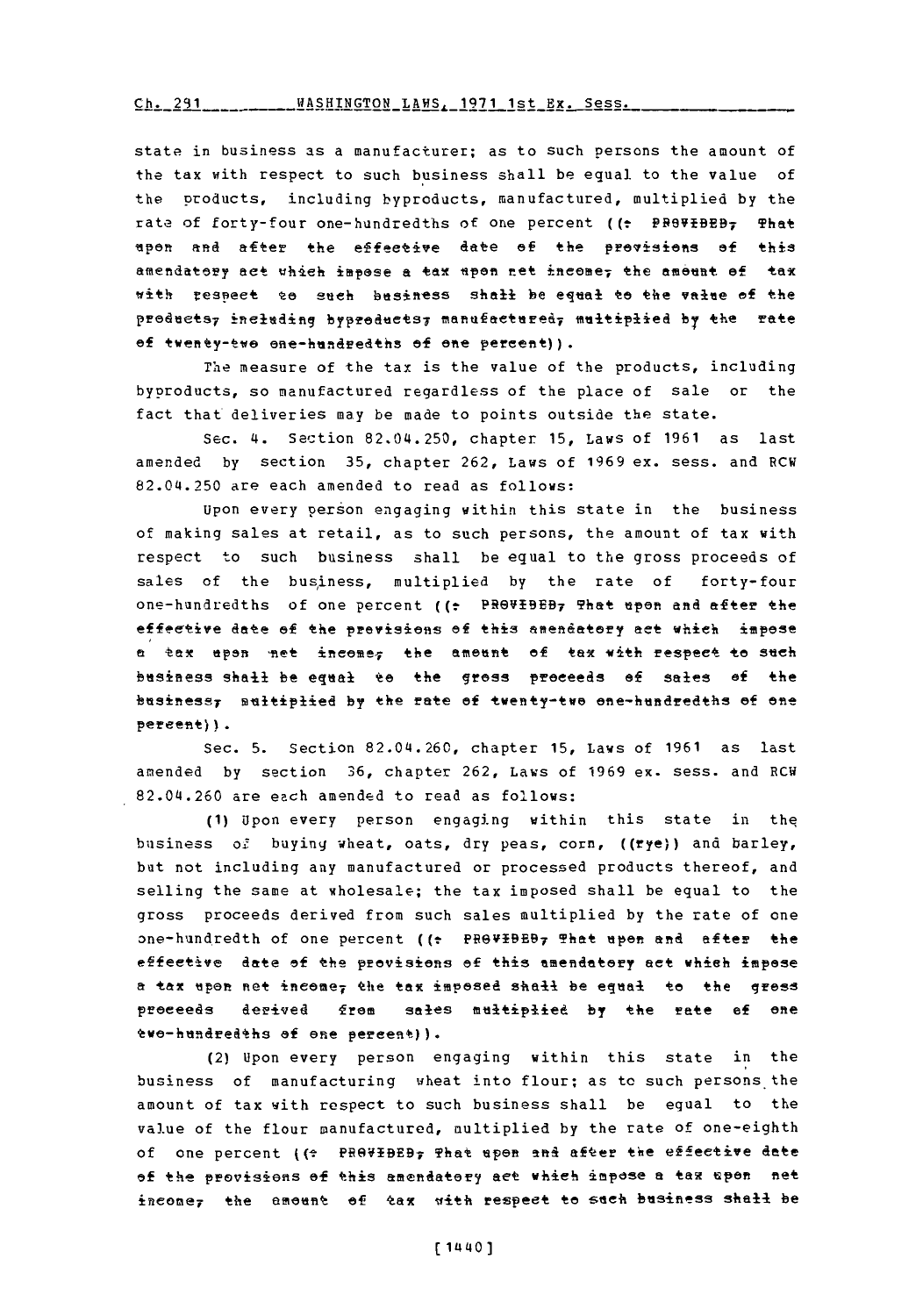equal to the valre of the flour manufactured, sultiplied by the rate of ene-sixteenth of one percent)).

(3) Upon every person engaging within this state in the business of splitting or processing dried peas; as to such persons the amount of tax with respect to such business shall be equal to the value of the peas split or processed, multiplied by the rate of one-quarter of one percent ((: PROVIBED, That upon and after the effective date of the provisions of this amendatory act which impose a tax upon net income, the amount of tax with respect to such business shall be equal to the value of the peas split or processed; multiplied by the rate of one-eighth of ane percent)).

(4) Upon every person engaging within this state in the business of manufacturing seafood products which remain in a raw, raw frozen, or raw salted state at the completion of the manufacturing by that person; as to such persons the amount of tax with respect to such business shall be equal to the value of the products manufactured, multiplied by the rate of one-eighth of one percent ((= PROVIBED; That upon and after the effective date of the provisions of this amendatory act which impose a tax upon net incemer the amount of tax with respect to such business shall be equal te the value of the products manufactured, multiplied by the rate of one-sixteenth of one  $percent()$ .

(5) Upon every person engaging within this state in the business of manufacturing by canning, preserving, freezing or dehydrating fresh fruits and vegetables; as to such persons the amount of tax with respect to such business shall be equal to the value of the products canned, preserved, frozen or dehydrated multiplied by the rate of three-tenths of one percent ((: PROVIBEB7 That upon and after the effective date, of the provisions of this amendatory act which impose a tax upon net income, the amount of tax with respect to such business shall be equal to the value of the products canned, preserved, frozen or dehydrated multiplied by the rate of three-twentieths of one percent)).

(6) Upon every person engaging within this state in the business of manufacturing aluminum pig, ingot, billet, plate, sheet (flat or coiled), rod, bar, wire, cable or extrusions; as to such persons the amount of the tax with respect to such business shall be equal to the value of the products manufactured multiplied by the rate of four-tenths of one percent ((: PROVIBED, That upon and after the effective date of the provisions of this amendatory act which impose a tax upon net income; the amount of tax with respect to such business shall be equal to the value of the products manufactured multiplied by the rate of twenty-two one-hundredths of one percent)).

(7) Upon every nonprofit corporation and nonprofit association engaging within this state in research and development, as to such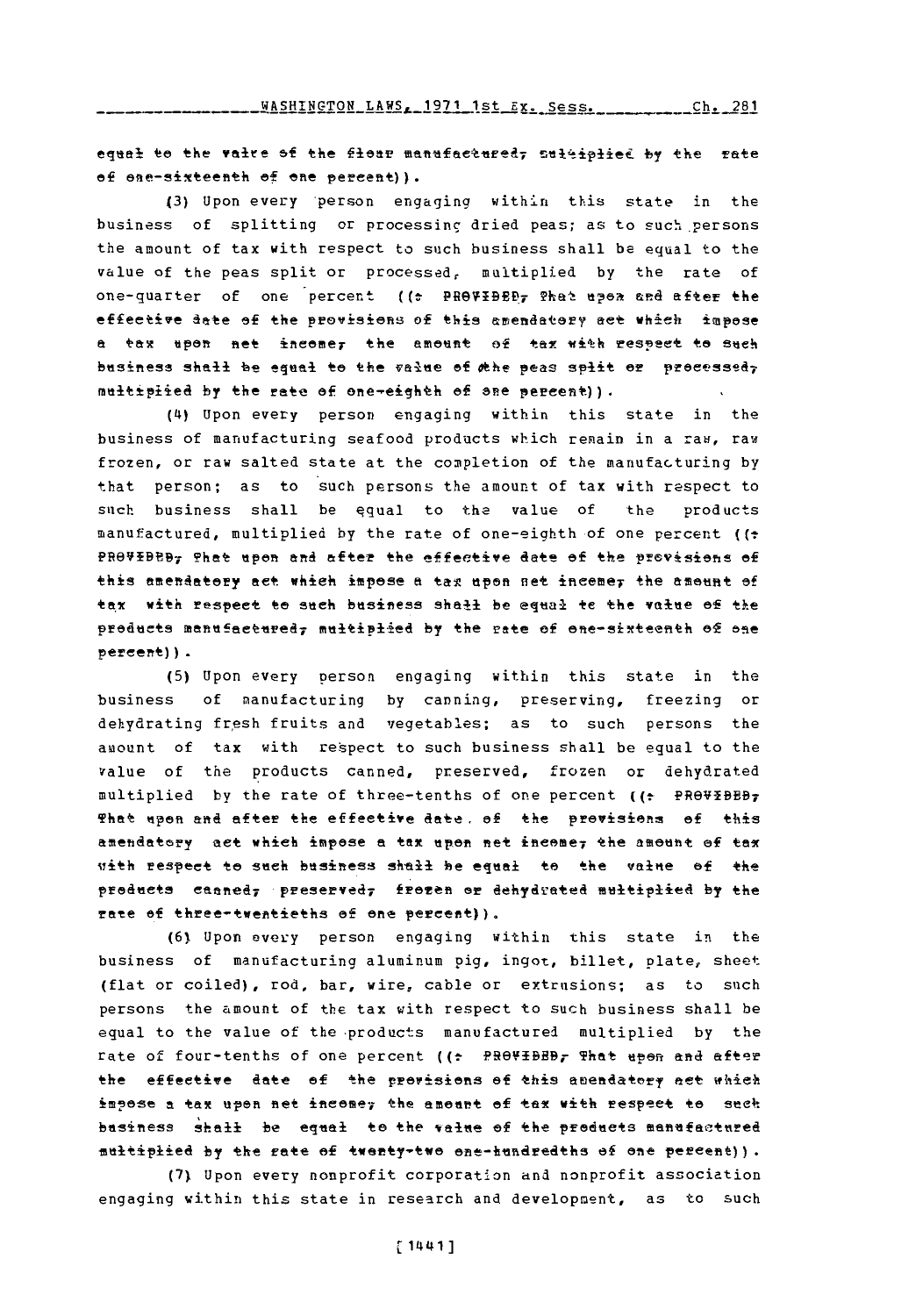## Ch. **2R1WASHINGTON** LAWS. **1971** 1st **Ex-** Sess.  $Ch. 281$

c orporations and associations, the amount of tax with respect to such activities shall be equal to the gross income derived from such activities multiplied **by** the rate of forty-four one-hundredths of one percent  $($   $\epsilon$ . PROVIBEB, That upon and after the effective date of the provisions of this amendatory act which impose a tax upon net incomer the amount of tax with respect te such activities shall be equal to the gross income derived from such activities multiplied by the rate of twenty-twe ene-hundredths of one percent)).

**(8)** Upon every person engaging within this state in the business of slaughtering, breaking and/or processing perishable meat products and/or selling the same at wholesale; as to such persons the tax imposed shall be equal to the gross proceeds derived from such sales multiplied **by** the rate of thirty-three one-hundredths of one percent ((? PROVIBBB<sub>7</sub> That upon and after the effective date of the provisions of this amendatory act which impose a tax upon net income<sub>7</sub> as to such persons the tax imposed shall be equal to the gross proceeds derived from such sales multiplied by the rate of thirty-three two-hundredths of one percent)).

Sec. **6.** Section **82.0L4.270,** chapter **15,** Laws of **1961** as last amended **by** section **37,** chapter **262,** Laws of **1969** ex. sess. a nd RCW 82.04. 270 are each amended to read as follows:

**(1)** Upon every person except persons taxable under subsection **(1)** of RCW 82.04.260 engaging within this state in the business of making sales at wholesale; as to such persons the amount of tax with respect to such business shall be equal to the gross proceeds of sales of such business multiplied **by** the rate of forty-four one-hundredths of one percent ((t PROVIBEB, That upon and after the effective date **of** the provisions **of** this amendatofy act which impose a tax upon net ineae7 the amennt of tax with respect to such business sha<del>ll</del> be equal to the gross proceeds of sales of such business multiplied **by** the rate of twenty-two one-hundredths of one percent)).

(2) The tax imposed **by** this section is levied and shall be collected from every person engaged in the business of distributing in this state articles of tangible personal property, owned **by** them from their own warehouse or other central location in this state to two or more of their own retail stores or outlets, where no change of title or ownership occurs, the intent hereof being to impose a tax equal to the wholesaler's tax upon persons performing funqtions essentially comparable to those of a wholesaler, but not actually making sales: PROVIDED, That the tax designated in this section may not be assessed twice to the same person for the same article. The amount of the tax as to such persons shall be computed **by** multiplying forty-four one-hundredths of one percent of the value of the article so distributed as of the time of such distribution **((t PROVEBBB7**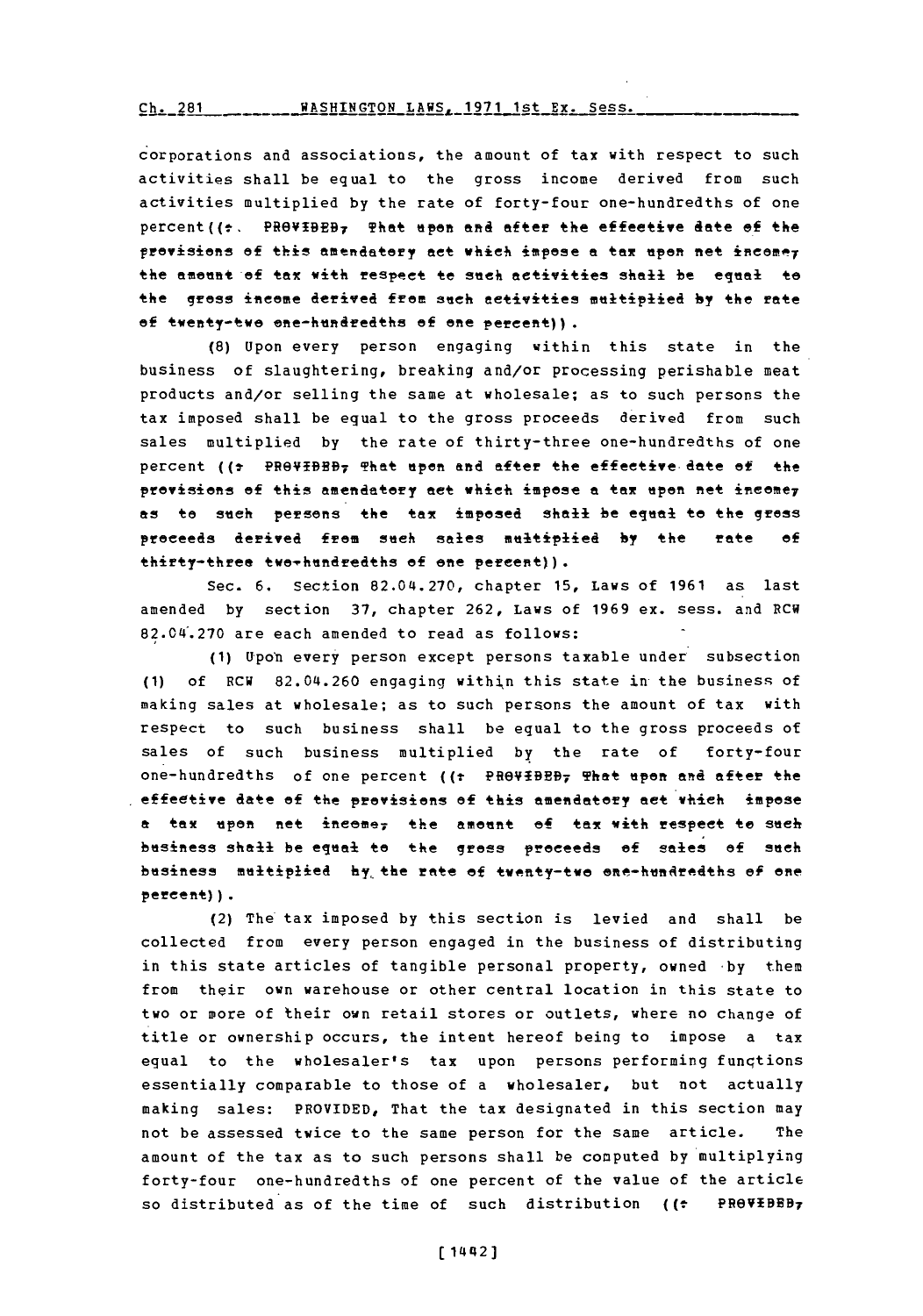## WASHINGTON LAWS, **1971** 1st Ex. Sess. **Ch.** 281

That upon and after the effective date of the provisions of this amendatory act which impose a tax upon net income<sub>7</sub> the amount of tax as to such persons shall be computed by multiplying twenty-two one-hendredths of one percent of the value of the article so dsributed as **of** the time **ef** such distribution)) **:** PROVIDED, That persons engaged in the activities described in this subsection shall not be liable for the tax imposed if **by** proper invoice it can be shown that they have purchased such property from a wholesaler who has paid a business and occupation tax to the state upon the same articles. This proviso shall not apply to purchases from manufacturers as defined in RCW 82.04.110. The department of revenue shall prescribe uniform and equitable rules for the purpose of ascertaining such value, which value shall correspond as' nearly as possible to the gross proceeds from sales at wholesale in this state of similar articles of like quality and character, and in similar quantities **by** other taxpayers: PROVIDED FURTHER, That delivery trucks or vans will not under the purposes of this section be considered to be retail stores or outlets.

Sec. **7.** Section **82.04.280,** chapter **15,** Laws of **1961** as last amended **by** section- 2, chapter **8,** Laws of **1970** ex. sess. and RCW 82.04.280 are each amended to read as follows:

Upon every person engaging within this state in the business **of: (1)** Printing, and of publishing newspapers, periodicals or magazines; (2) building, repairing or improving- any publicly owned street, place, road, highway, easement, right of way, mass 'public transportation terminal or parking facility, bridge, tunnel, or trestle which is used or to be used, primarily for foot or vehicular traffic including publicly owned mass transportation vehicles of any kind and including any readjustment, reconstruction or relocation of the facilities of any public, private or cooperatively owned utility or railroad in the course of such building, repairing or improving, the cost of which readjustment, reconstruction, or relocation, is the responsibility of the public authority whose street, place, road, highway, easement, right of way, mass public transportation terminal or parking facility, bridge, tunnel, or trestle is being built, repaired or improved; (3) extracting for hire or processing for hire; ('4) operating a cold storage warehouse, but not including the rental of cold storage lockers; **(5)** representing and performing services for fire or casualty insurance companies as an independent resident managing general agent licensed under the provisions of RCW 48.05.310; **(6)** radio and television broadcasting, excluding network, national and regional advertising computed as a standard deduction based on the national average thereof as annually reported **by** the Federal Communications Commission, or in lieu thereof **by** itemization **by** the individual broadcasting station, and excluding that portion of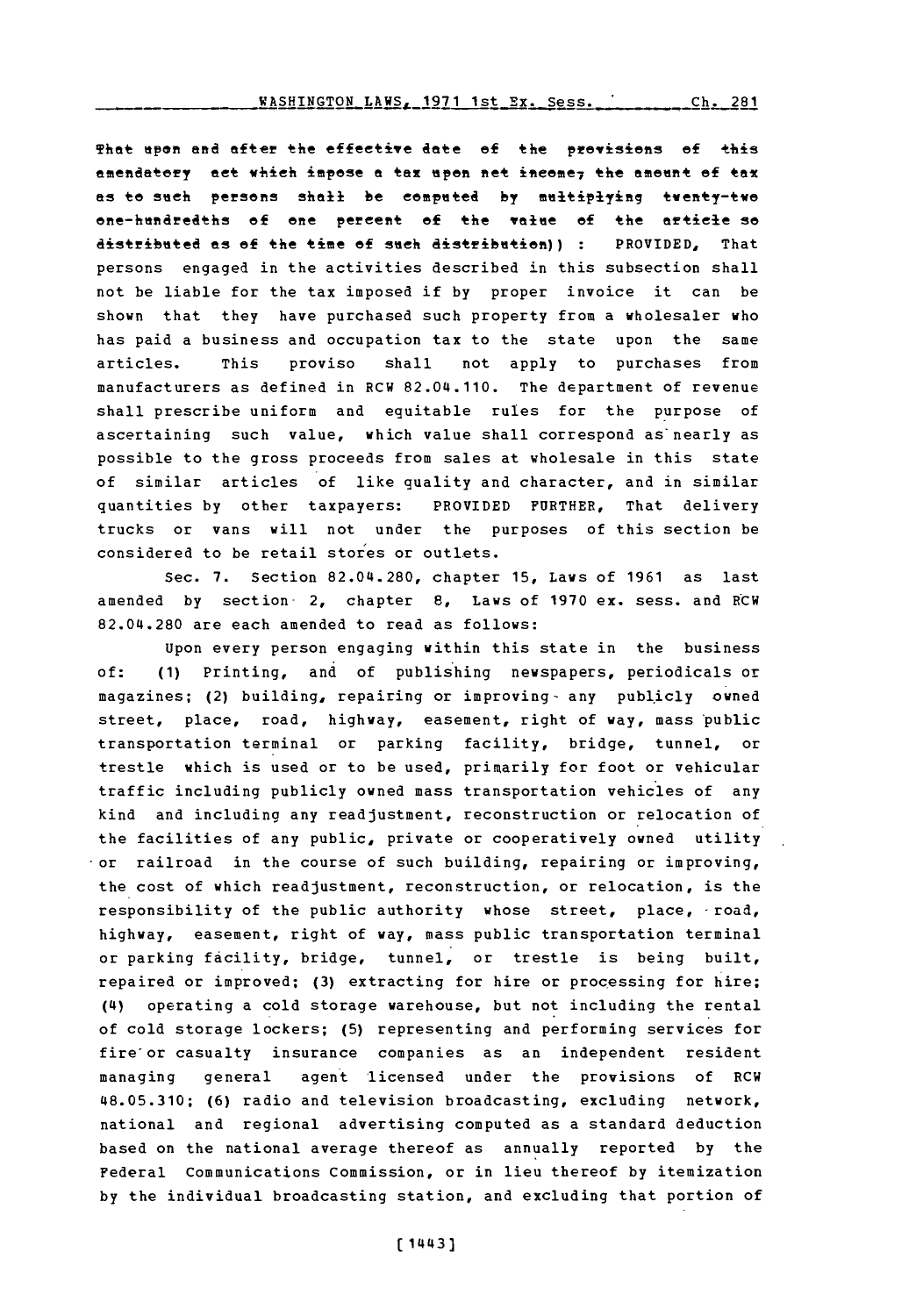Ch. 281 \_\_\_\_\_\_\_\_\_ WASHINGTON LAWS, 1971 1st Ex. Sess.

revenue represented by the out-of-state audience computed as a ratio to the station's total audience as measured by the 100 micro-volt signal strength and delivery by wire, if any; as to such persons, the amount of tax on such business shall be equal to the gross income of the business multiplied by the rate of forty-four one-hundredths of one percent ((: PROVIBEB, That upon and after the effective date of the provisions of chapter 262, haws of 4969 ex. sessi, as now or hereafter amended, which impose a tax upon net income, the amount of tax on such business shall be equal to the gross income of the business multiplied by the nate of twenty-two one-hundredths of one percent) ).

Sec. 8. Section 82.04.290, chapter 15, Laws of 1961 as last amended by section 4, chapter 65, Laws of 1970 ex. sess. and RCW 82.04.290 are each amended to read as follows:

Upon every person engaging within this state in any business activity other than or in addition to those enumerated in RCW 82.04.230, 82.04.240, 82.04.250, 82.04.255, 82.04.260, 82.04.270, 82.04.275 and 82.04.280; as to such persons the amount of tax on account of such activities shall be equal to the gross income of the business multiplied by the rate of one percent ((+ PROVIDED; That upon and after the effective date of the provisions of chapter 262; Laws of 1969 exr sessr which impose a tax upon net incomer the amount of tax on account of such activities shall be equal to the gross income of the business aultiplied by the rate of twenty-two one-hundredths of one percent)). This section includes, among others, and without limiting the scope hereof (whether or not title to materials used in the performance of such business passes to another by accession, confusion or other than by outright sale), persons engaged in the business of rendering any type of service which does not constitute a "sale at retail" or a "sale at wholesale." The value of advertising, demonstration, and promotional supplies and materials furnished to an agent by his principal or supplier to be used for informational, educational and promotional purposes shall not be considered a part of the agent's remuneration or commission and shall not be subject to taxation under this section.

Sec. 9. Section 82.08.020, chapter 15, Laws of 1961 as last amended by section 31, chapter 262, Laws of 1969 ex. sess. and RCW 82.08.020 are each amended to read as follows:

There is levied and there shall be collected a tax on each retail sale in this state equal to four and one-half percent of the selling price ((: PROVIDED, That upon and after the effective date of the provisions of this amendatory act which impose a tax upon net income, the tax imposed by this section shall be equal to three and one-half percent of the selling price)). The tax imposed under this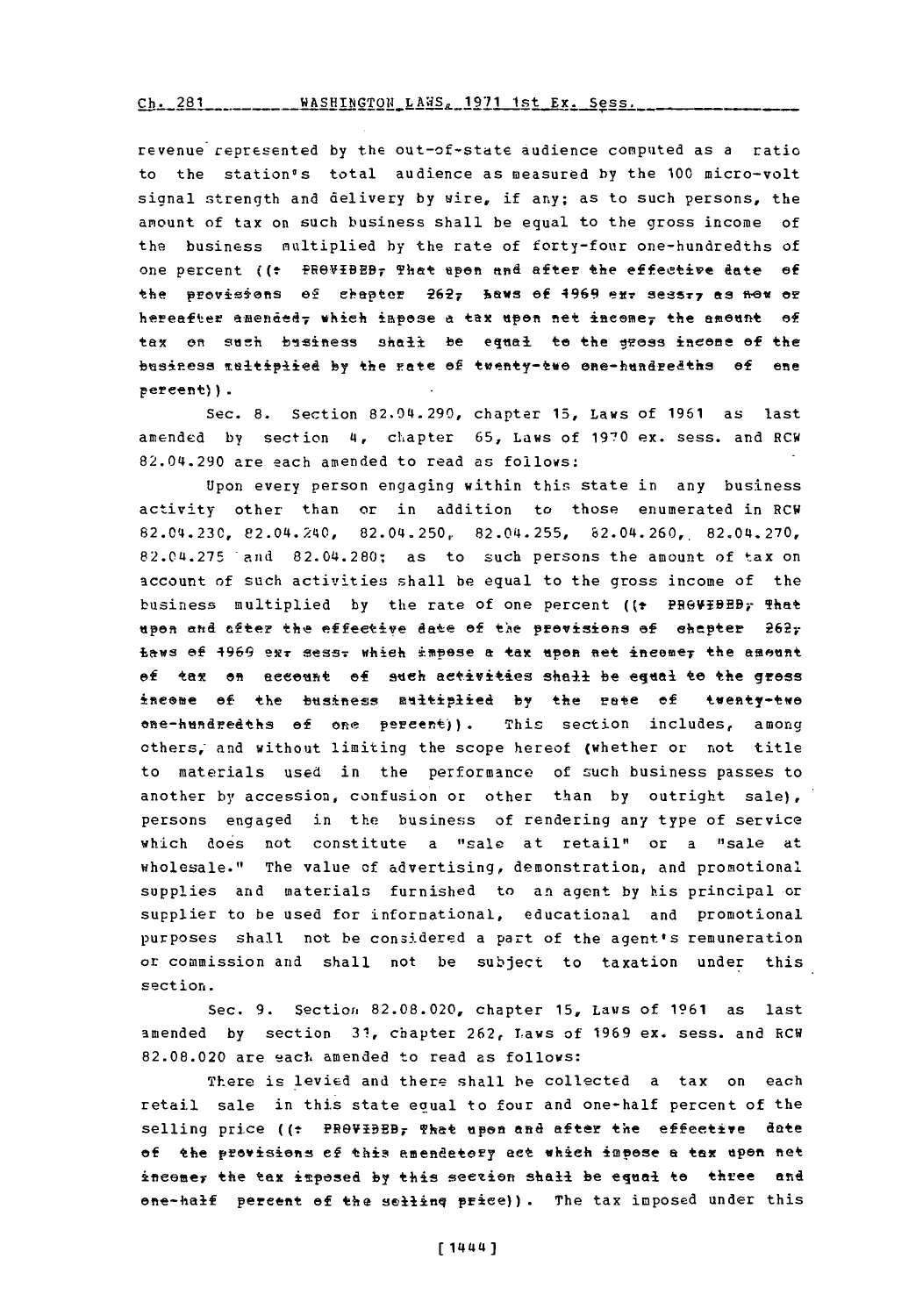chapter shall apply to successive retail sales of the same property ((and to the retail sale of intexicating ligaor by the Washingten state liquor stores)).

Sec. **10.** Section **82. 12.020,** chapter **15,** Laws of **1961** as last amended **by** section **32,** chapter **262,** Laws of **1969** ex. sess. and RCW **82.12.020** are each amended to read as follows:

There is hereby levied and there shall be collected from every person in this state a tax or excise for the privilege of using within this state as a consumer any article of tangible personal property purchased at retail, or acquired **by** lease, gift, repossession, or bailment, or extracted or produced or manufactured **by** the person so using the same. This tax will not apply with respect to the use of any article of tangible personal property purchased, extracted, produced or manufactured outside this state until the transportation of such article has finally ended or until such article has become commingled with the general mass of property in this state. This **tax** shall apply to the use of every article of tangible personal property, including property acquired at a casual or isolated sale, and including byproducts used **by** the manufacturer thereof, except as hereinafter, provided, irrespective of whether the article or similar articles are manufactured or are available for purchase within this state. Except as provided in subdivision (2) of RCW **82. 12.030,** payment **by** one purchaser or user of tangible personal property of the tax imposed **by** chapter **82.08** or 82.12 shall not have the effect of exempting any other purchaser or user of the same property from the taxes imposed by such chapters. The tax shall be levied and collected in an amount equal to the value of the article used **by** the taxpayer multiplied **by** the rate of four and one-half percent ((: PROVIBBB; That upon and after the effective date of the provisions of this amendatory act which impose a tax upen net income<sub>7</sub> the tax imposed by this section shall be levied and collected in an amount equa<del>l to the value of the article used by the taxpayer</del> multiplied by the rate of three and one-half percent)).

Sec. **11.** Section **1,** chapter **168,** Laws of **1965** ex. sess. as amended **by** section **60,** chapter **262,** Laws of **1969** ex. sess. and RCW **841.36.125** are each amended to read as follows:

Due to the tremendous rise in living costs during the past decade, including increased property taxes, the failure of federal old age and survivors insurance and similar types of pension systems to adequately reflect in their pension payments these costs, and because savings once deemed adequate for retirement living are now grossly inadequate, it is therefor deemed necessary that the legislature now grant people retired on fixed incomes some relief from real property taxes. This relief must be granted to insure that thousands of persons now retired on fixed incomes can remain in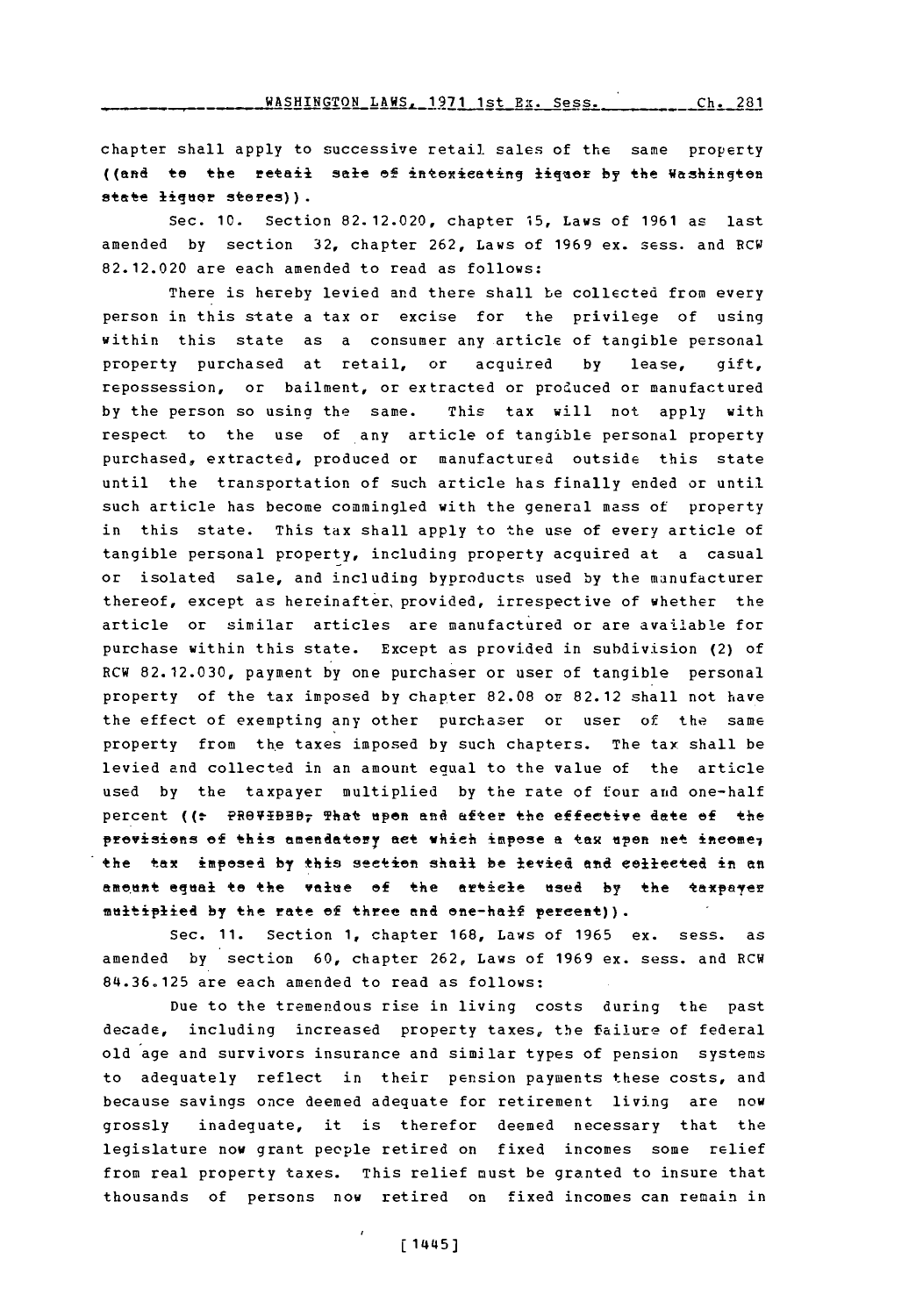Ch- **?R1 WASHTNaTON** LAWS- **1971** 1st **Py-** Sess.

possession of their homes, thus not becoming a burden on state or local government.

((This section shall expie **"pen** the date the pevisions **of** this 4969 amendatory act which impose a tax upon net income become effective<sub>r</sub>))

Sec. 12. Section **3,** chapter **168,** Laws of **1965** ex. sess. as amended. **by** section **61,** chapter **262,** Laws of **1969** ex. sess. and RCW **84.36.127** are each amended to read as follows:

RCW **84.36.125** and **84.36.126** shall become effective upon the approval of the voters of the state of an amendment to Article **7,** section **I** of the Constitution of the state of Washington so as to authorize this form of exemption.

((This section shall expire epee the date the previsiens **of** this 4969 amendatory act which impose a tax upon net income become  $effective_{\tau})$ )

Sec. **13.** Section **1,** chapter **132,** Laws of **1967** ex. sess. as amended **by** section **62,** chapter **262,** Laws of **1969** ex. sess. and RCW **I I84.36.128** are each amended to read as follows:

**A** person shall be exempt from any legal obligation to pay the first fifty dollars of real property taxes due and payable in any one year if the following conditions are met:

**(1)** The property taxes must have been imposed upon a residence which has been regularly occupied **by** the person claiming the exemption during the five calendar years preceding the year for which the exemption is claimed; or the property taxes must have been imposed-upon a residence which has been regularly occupied **by** the person claiming the exemption during the preceding calendar year and the person claiming the exemption must also have been a resident of the state of Washington for the last ten calendar years preceding the year for which the exemption is claimed.

(2) The person claiming the exemption must have owned, at the time of filing, in fee, **by** contract purchase, or **by** deed of trust, the residence on which the property taxes have been imposed. For purposes of this subsection, a residence owned **by** a marital community shall be deemed to be owned **by** each spouse.

**(3) if** the person claiming the exemption is a male, he must have been sixty-five years of age or older on February 15th of the year in which the exemption is claimed, or must have been, at the time of filing, totally disabled and as such retired under a public or private retirement plan.

(4) If the person claiming the exemption is a female, she must have been sixty-two years of age or older on February 15th of the year in which the exemption is claimed.<br>(5) No person who, during the preceding calendar year,

has egularly occupied the residence on which the taxes have been imposed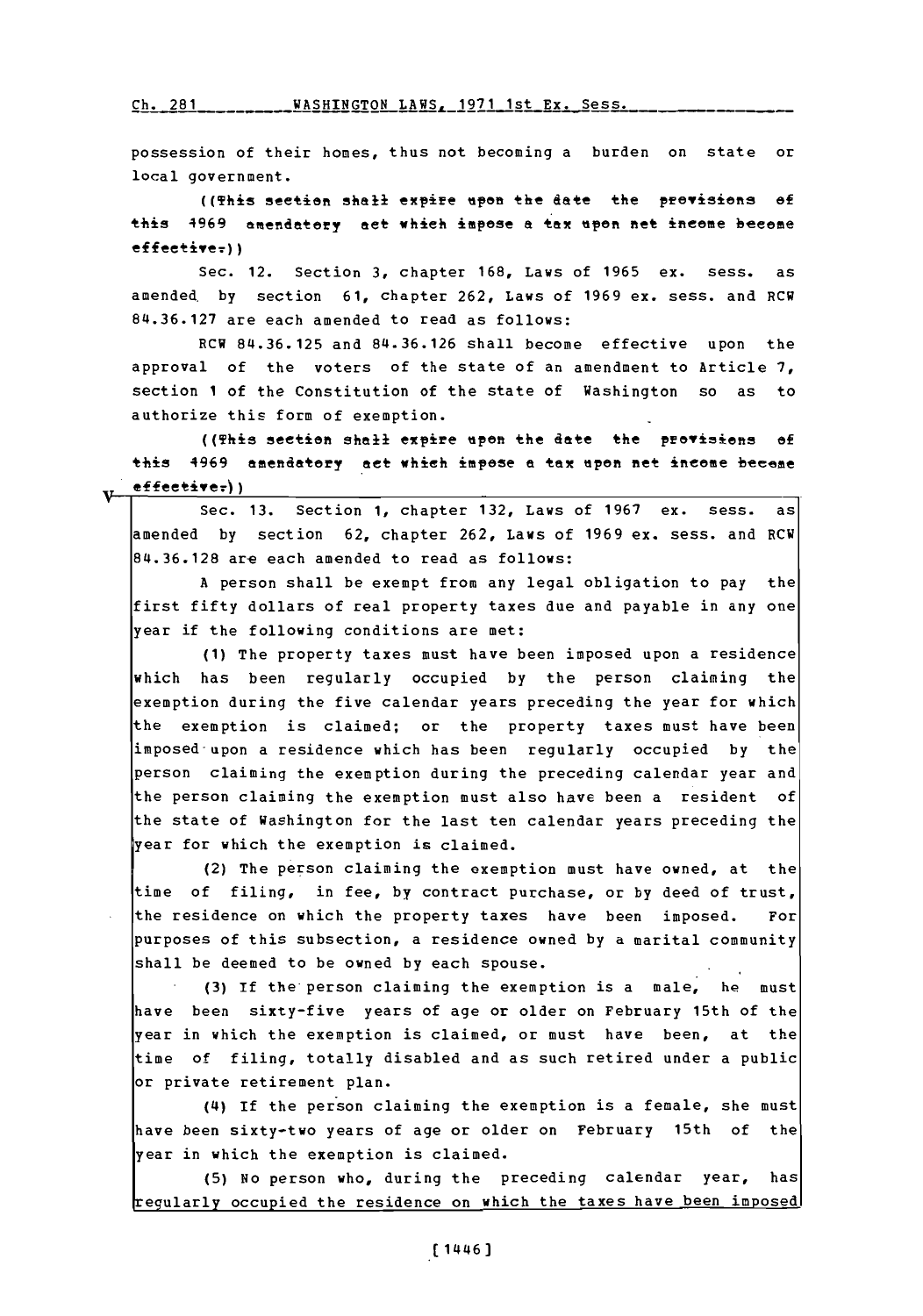WASHINGTON LAWS, 1971 1st Ex. Sess.  $Ch. 281$ 

shall have received during the preceding calendar year any earnings<sup>1</sup> of the type and amount which would cause any deduction from social security benefits for a recipient of such benefits pursuant to 42 U.S.C. 403: PROVIDED, HOWEVER, That this subsection shall not apply with respect to an occupant who is related to the person claiming the exemption and who is either a student under the age of twenty-five who is pursuing a full course of studies or who is making payments as a sharing of the expenses of maintaining the residence not in excess. of one hundred dollars per month.

(6) The combined income, from all sources whatsoever, of the person claiming the exemption and his or her spouse shall not have been in excess of three thousand dollars for the preceding calendar year.

((This section shail expire upon the date the provisions of this 4969 amendatory act which impose a tax upon net income become  $effective$ ;))

Sec. 14. Section 3, chapter 8, Laws of 1970 ex. sess. and RCW 84.36.129 are each amended to read as follows:

For the purposes of RCW 84.36.128:

(1) The term "residence" shall mean a single family dwelling, including the lot on which the dwelling stands. The term shall also include a single family dwelling situated upon lands the fee of which is vested in the United States or any instrumentality thereof including an Indian tribe or in the state of Washington, and notwithstanding the provisions of RCW 84.04.080, 84.04.090, or RCW 84.40.250, such a residence shall be deemed real property.

(2) The term "preceding calendar year" shall mean the calendar year preceding the year in which the property taxes for which the exemption is claimed are due and payable.

All claims for exemption shall be made and signed by the person entitled to the exemption, by his or her attorney in fact or, in the event the residence of such person is under mortgage or purchase contract requiring accumulation of reserves out of which the holder of the mortgage or contract is required to pay real estate taxes, by such holder, either before a notary public or the county assessor or his deputy in the county where the real property is located. Any person signing a false claim shall be subject to perjury.

Claims for exemption shall be made annually and filed between February 15 and April 30 of the year in which the taxes are payable and solely upon forms as prescribed and furnished by the department of revenue.

((This section shall expire upon the date the provisions of chapter  $2627$  Laws of 4969 ex $\pi$  sess $\pi\tau$  as now or hereafter amended $\tau^{\prime}$ which impose a tax upon net income become effective.))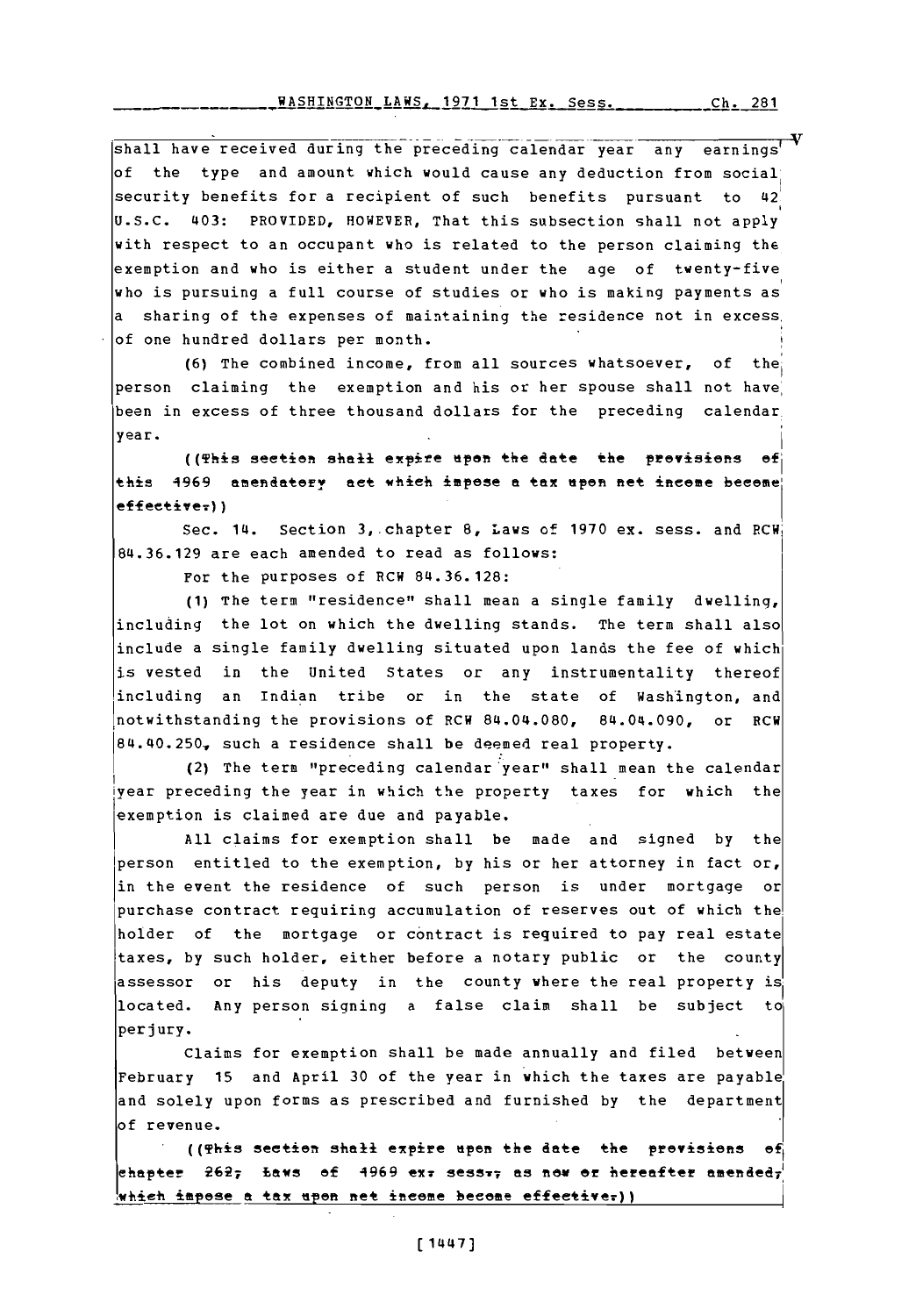v

Sec. **15.** Section **84.52.050,** chapter **15,** Laws of **1961** as last amended **by** section **5,** chapter **92,** Laws of **1970** ex. sess. and RCW **84.5J.059** are each amended to read as follows:

Except as hereinafter provided, the aggregate of all tax levies upon real and personal property **by** the state, municipal corporations, taxing districts and governmental agencies, now existing or hereafter created, shall not exceed twenty-two mills on the dollar of assessed valuation with respect to levies made in **1970** and twenty-one mills on -the dollar of assessed valuation with respect to levies made in subsequent years, which assessed valuation shall be fifty percent of the true and fair value of such property in money: PROVIDED, That if an amendment to Article VII, section 2 of the state Constitution, as amended **by** Amendment **17,** Imposing a limit on property taxes of, in effect, one percent of the true and fair value of property is approved **by** the voters, such aggregate of all tax levies shall not exceed twenty mills on the dollar of assessed valuation with respect to levies made in years subsequent to such voter approval; and within and subject to the aforesaid limitation the levy **by** the state shall not exceed two mills to be used exclusively for the public assistance program of the state and the levy **by** any county shall not exceed four mills: PROVIDED, That if such constitutional amendment is so approved, the authority of the state to levy not to exceed two mills to be used exclusively for the public assistance program of the state shall be reduced to not to exceed one mill ((T and **upon** and after the effective date **of** the provisions of chapter **26 2T Eae** ef. 4969 eX7 SeSST7 which impose **a** tax upon net income<sub>7</sub> such authority of the state shall expire and the levy by any county may exceed four mills but shall not exceed five mills)); the levy by or for any school district shall not exceed seven mills: PROVIDED, That in each of the years 1967 and 1968 and **1969** and **1970** and **1971** and **1972** the state shall levy a property tax of four mills of which two mills shall be used exclusively for the public assistance program of the state and of which two mills shall be used exclusively for the support of the common schools; and in such years in which the state shall validly levy a property tax of two mills for the support of the common schools, the levy **by** or for any school district shall not exceed six mills: PROVIDED FURTHER, That the levy **by** or for any union high school district shall not exceed two-fifths of the maximum levy permissible for any school district without a vote of the electors thereof and the levy **by** or for any component district within a union high school district shall not exceed three-fifths of the maximum levy permissible for any school district without a vote of the electors thereof: PROVIDED FURTHER, That the levy against any nonhigh school district for the high school district fund shall not exceed two-fifths of the maximum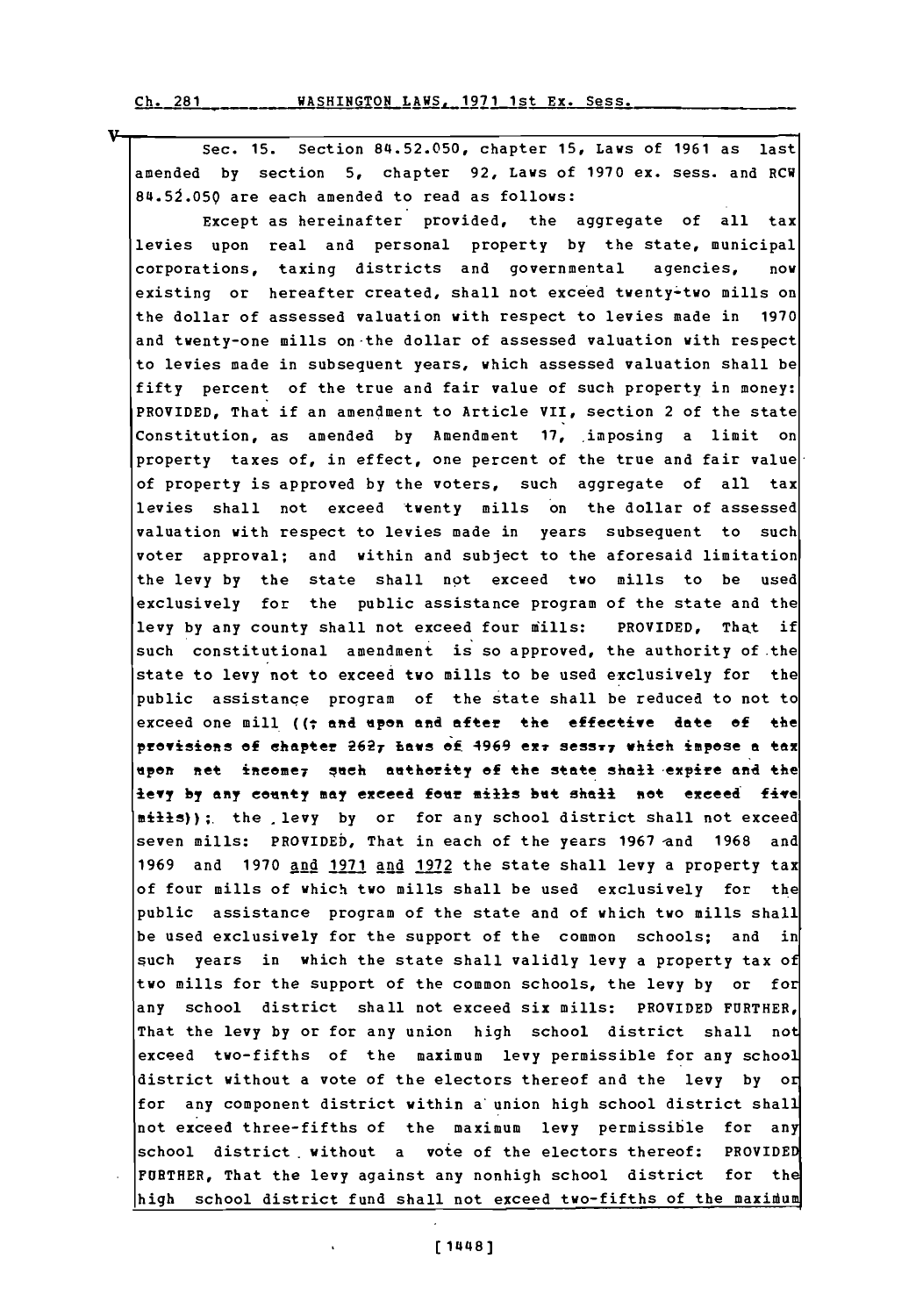levy permissible for any school district without a vote of the electors thereof and the levy **by** or for any such nonhigh school district shall not exceed the balance of such maximum permissible levy; the levy for any road district shall not exceed five mills; and the levy **by** or for any city or town shall not exceed seven and one-half mills: PROVIDED FURTHER, That counties of the fifth class and under are hereby authorized to levy from four to five and one-half mills for general county purposes and from three and one-half to five mills for county road purposes if the total levy for both purposes does not exceed nine mills: PROVIDED FURTHER, That counties of the fourth and the ninth class are hereby authorized to levy four and one-half mills until such time as the junior taxing agencies are utilizing all the millage available to them.

Nothing herein shall prevent levies at the rates provided **by** existing law **by** or for any port or power district.

Sec. **16.** Section **1,** chapter **133,** Laws of **1967** ex. sess. as amended **by** section 2, chapter **216,** Laws of **1969** ex. sess. and RCW **84.52.065** are each amended to read as follows:

In each of the years **1967** and **1968** and **1969** and **1970** and **1971** and **1972** the state shall levy for collection in **1968** and **1969** and **1970** and **1971** and **1972** and **1973** respectively for the support of common schools of the state a tax of two mills upon the assessed valuation of all taxable property within the state adjusted to fifty percent of true and fair value of such property in money in accordance with the ratio fixed **by** the state department of revenue. Such levy shall be in addition to the levy ((of two mills)) for public assistance purposes as provided in RCW 74.04.150 and **8 4 \* 2 \* 0 0 LAs** nov or hereafter amended.

Sec. **17.** Section 74.04.150, chapter **26,** Laws of **1959** as last amended **by** section **3,** chapter **92,** Laws of **1970** ex. sess. and RCW 74.04.150 are each amended to read as follows:

The state shall levy annually a tax ((not to exceed two milis)) within the limitations provided for in RCW 84.52.050, as now or hereafter amended, upon the assessed valuation of all taxable property within the state for public assistance purposes.

((The antherity **of** the state to make seeh levy shall expire **as** provided in REW 84:52:050; as now or hereafter amended:))

**NEW** SECTION. Sec. **18.** The following acts or parts of acts are each repealed:

**.(1)** Sections **1** through **29** and **68,** chapter **262,** Laws of **1969** ex. sess. and **RCW 82.30.010** through **82.30.290;**

(2) Section 40, chapter **262,** Laws of **1969** ex. sess. and RCW 82.04.437;

**(3)** Section 41, chapter **262,** Laws of **1969** ex. sess. and RCW 82.04.292: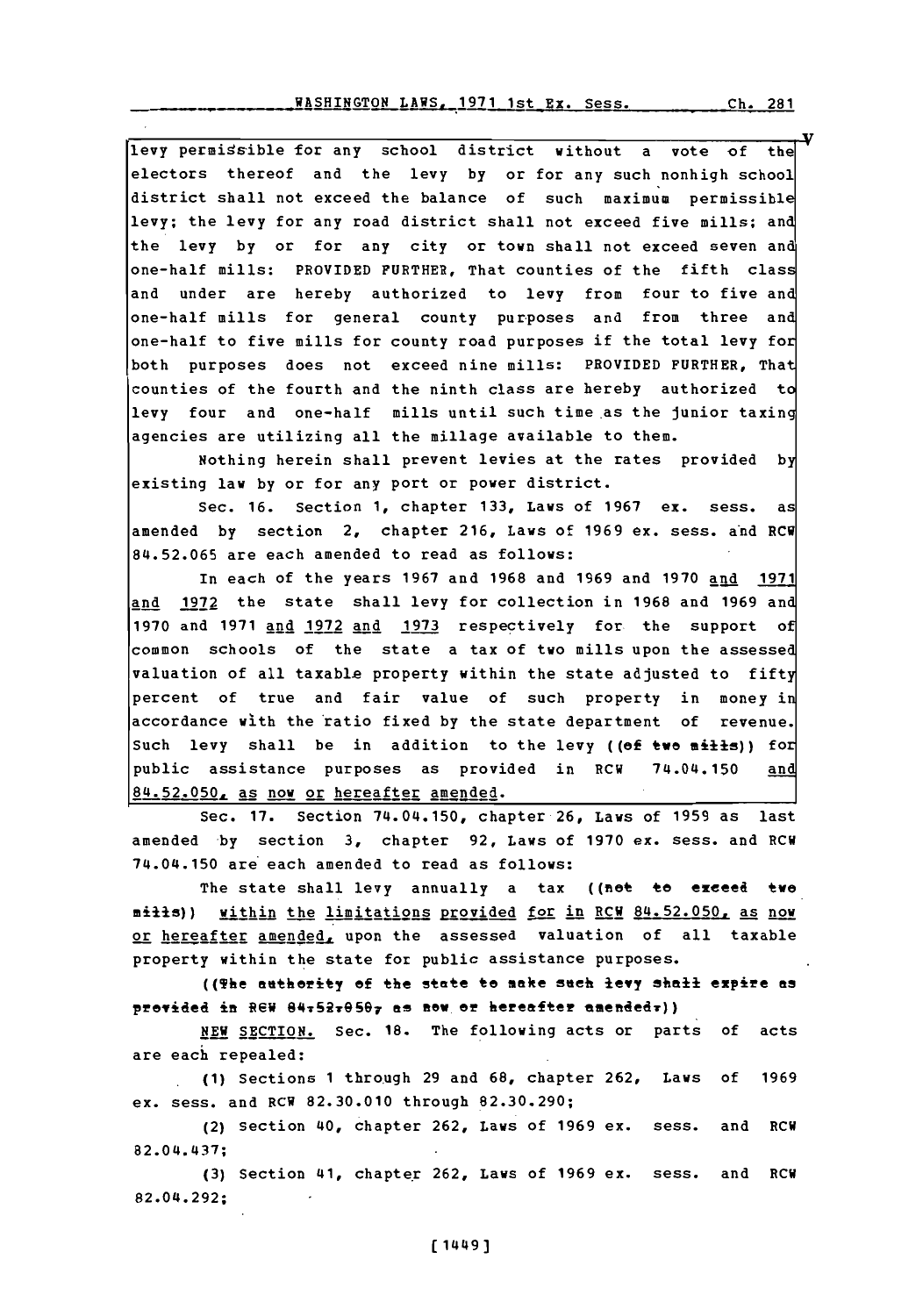Ch. 281 WASHINGTON LAWS, 1971 1st Ex. Sess.

(4) Sections 42 through **59,** chapter **262,** Laws of **1969** ex. sess. and RCW **82.31.010** through **82.31.170;** and

**(5)** Section **67,** chapter **262,** Laws of **1969** ex. sess.

**NEW** SECTION. Sec. **19.** This act is necessary for the immediate preservation of the public peace, health and safety, the support of the state government and its existing public institutions, and shall take effect immediately.

> Passed the House May **5, 1971.** Passed the Senate May **3, 1971.** Approved **by** the Governor may 21, **1971** with the exception of sections 13,-14, **15** and **16** which are vetoed. Filed in office of Secretary of State May 21, **1971.** Note: Governor's explanation of partial veto is as follows:

**"...** The general purpose of this bill is to remove from **Veto** various provisions of our tax law references to chapter 262, Laws of 1969, ex: sess., the tax reform "package" which did not become effective **by** reason of the failure of the voters to approve HJR 42 in the **1970** general election.

Sections **13** and 14 of Engrossed House Bill No. **172** remove these references from RCW **84.36.128** and from RCW **84.36.129,** respectively, both statutory provisions relating to the present **\$50.00** property tax exemption for low income elderly home owners.

Engrossed Substitute House Bill No. **283,** which I have signed today, provides for a new system of property tax relief for low income elderly home owners, and repeals, in section **27 (2)** and **(3)** these very same provisions which are amended **by** sections **13** and 14 of Engrossed House Bill No. **172.** In order to avoid any inconsistency between the provisions mentioned above, and specifically in order to avoid any uncertainties as to the effect of the repealers contained in Engrossed Substitute House Bill No. **283,** I have vetoed sections **13** and 14 of Engrossed House Bill No. **172.**

Sections **15** and **16** of Engrossed House Bill No. **172** consist of Senate amendments purporting to continue the "12 mill shift" in the state property tax to be levied for support of the common schools in **1971** and **1972.** However, section **15** does not raise the aggregate millage limitation to 22 mills for levies made in these two years. Such a raise in the aggregate limitation is necessary in order to continue